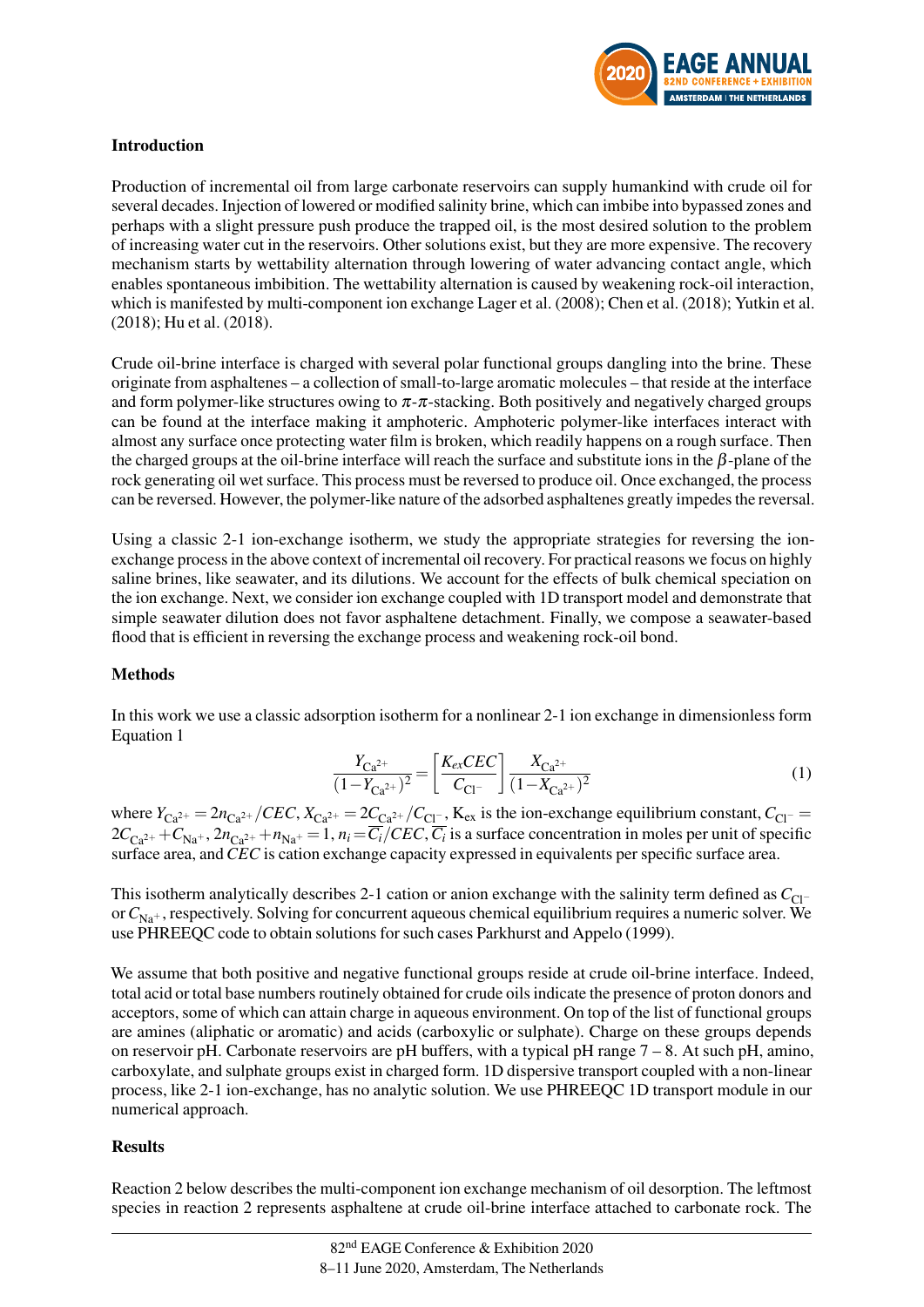<span id="page-1-1"></span><span id="page-1-0"></span>

index "n" emphasizes the polymer-like structure formed by asphaltenes at the interface. Many bonds form between the oil-water interface and the rock making it harder to separate. The reaction itself hypothesizes a detachment process of oil caused by sodium cations.

Another mechanism that allows charged groups at the oil-brine interface interact with carbonate surface is ion-bridging. It is described by reaction [3.](#page-1-1) In this case, calcium ions serves as a bridge between two negatively charged groups forming  $>$ CO<sub>3</sub> – CaOOC – R  $<$  complex. Analogous reactions can be devised for calcium sites at a carbonate surface and negatively charged functional groups at the oil-water interface including anion bridging, but we limit our discussion to reactions [2](#page-1-0) and [3.](#page-1-1)

$$
\underbrace{>(CO_3)_n - (NH_3)_n - R}{Rock\ w/deposited\ oil} + \underbrace{nNa^+}_{Bulk\ sodium} \xleftarrow{\text{m} > CO_3Na} + (\underbrace{+NH_3)_n - R<}_{Desorbed\ oil}
$$
 (2)

$$
> CO_3^- + Ca^{2+} + \text{TOOC}-R < \implies \underbrace{> CO_3 - CaOOC-R}_{\text{Oil deposited through Ca}^{2+} \text{ bridge}} \tag{3}
$$

Reaction [2](#page-1-0) with  $n = 2$  is a 2-1 ion exchange, and its extent can be understood by solving [Equation 1.](#page-0-0) Oil deposition path offered by reaction [3](#page-1-1) depends on the species  $>CO<sub>3</sub>-Ca<sup>+</sup>$  that in turn exchanges with sodium. Therefore, a waterflood that reduces calcium ion concentration at the rock surface  $(n_{C<sub>2</sub>2+})$  should also favor oil-rock bond(s) weakening.

[Figure 1a](#page-2-0) shows three ion-exchange processes for a 2-1 system exemplified by  $Ca^{2+}$  and  $Na^{+}$ : 1) dilution of artificial seawater with DI water (dashed green line); 2) dilution of artificial seawater with NaCl brine having higher sodium concentration than the seawater (dotted blue line); and 3) dilution of artificial seawater with NaCl brine having the same sodium concentration as the seawater (solid red line). Our goal is to achieve the lowest  $n_{Ca^{2+}}$  by exchanging it with sodium.

We start with the analysis of the most impractical first case. Indeed, dilution of seawater with deionized water is expensive. What is worse, such dilution does not result in a decrease of  $n_{C_2^2+}$ . Instead, as indicated by the arrows,  $n_{\text{Ca}^{2+}}$  increases. The second and third cases are functionally similar and give similar results. In the second case, one can efficiently decrease  $n_{Ca^{2+}}$ , but at the cost of adding extra NaCl and increasing salinity of already saline brine. Finally, the third case is most optimal and allows one to decrease  $n_{Ca^{2+}}$  to 0, but it is impractical.

We next study the effect of calcite chemical equilibrium on cation exchange isotherm at constant salinity for cation and anion exchanges exemplified by  $Ca^{2+}/Na^{+}$  and  $SO_4^{2-}/Cl^{-}$  respectively. This case requires a numerical solver. We solve for both cation and anion exchange reactions simultaneously using the same parameters for both processes. One can regard  $Ca^{2+}/Na^{+}$  ion pair as a proxy for  $(^{+}NH_{3})_{2} - R <$ /Na<sup>+</sup> pair and  $SO_4^{2-}/Cl^-$  for  $(\overline{OOC})_2 - R \lt UCl^-$ , respectively.

[Figure 1b](#page-2-0) shows the result of the modeling with solid circles indicating the end of dilution. First, the isotherms differ because of calcium carbonate and sulphate chemistry. Second, sulphate is less represented on the surface than calcium. Finally, sulphate surface concentration is less impacted by the dilution than calcium concentration. Therefore, we conclude that both  $n_{Ca^{2+}}$  and  $n_{SO_4^{2-}}$  decrease with dilution *i.e.* respond to the treatment.

# **Discussion**

We study and discuss two tertiary recovery waterflood cases and their efficiency in reducing the number of rock-oil bonds. The cases considered are simplified with a number of assumptions and therefore only provide a basis for qualitative comparison of waterflood designs and results.

First, we consider injection of 2x diluted artificial seawater. A carbonate core initially contains artificial seawater ( $C_{\text{Na}^+}$  = 1.5 M,  $C_{\text{Ca}^{2+}}$  = 0.25 M, and  $C_{\text{Cl}^-}$  = 2 M) as in [Yousef et al.](#page-3-5) [\(2012\)](#page-3-5). Then a 2x diluted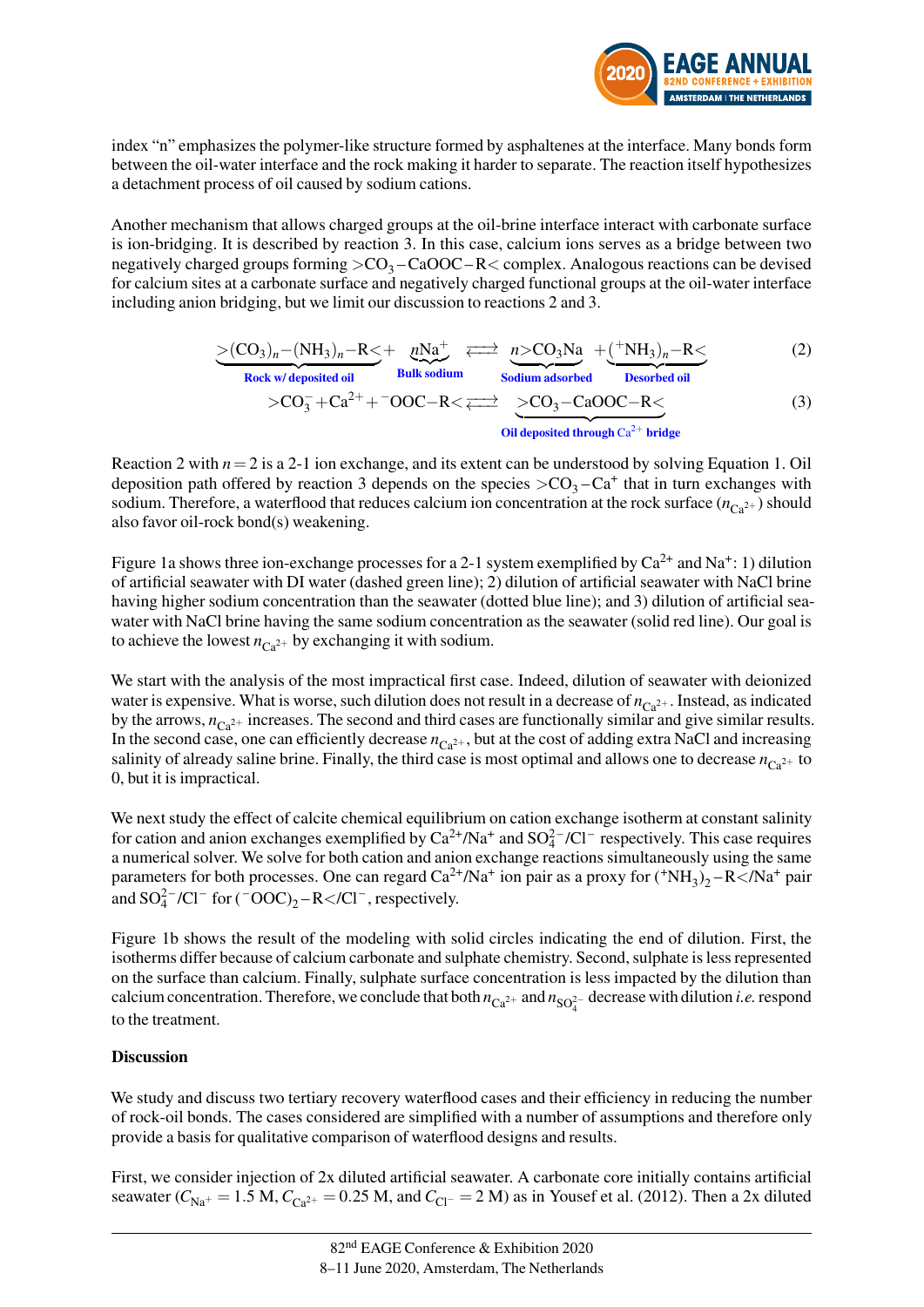

<span id="page-2-0"></span>

Figure 1: Various exchange isotherms.  $C_{i,j}$  corresponds to bulk ionic concentration of exchanging ions,  $n_i$  corresponds to ion concentration on the surface, where  $i = Ca^{2+}$  or SO<sub>4</sub><sup> $-$ </sup>, and  $j = Na^{+}$  or Cl<sup>−</sup>. Arrows indicate direction of salinity decrease, circles indicate points of lowest salinity. (a): Green dashed line: a constant ratio isotherm  $(C_{\text{Na}^+}/C_{\text{Ca}^{2+}} = 5, C_{\text{Cl}^-}$  follows electroneutrality). Blue dotted line: an isotherm with all three concentrations varying. Red solid line: constant salinity isotherm, *i.e.*  $C_{Cl}$ − = const. (**b**): Cation and anion exchange on CaCO<sub>3</sub> surface with bulk chemical equilibrium. Red solid line shows Ca<sup>2+</sup>/Na<sup>+</sup> isotherm; green dashed line shows  $SO_4^{2-}/Cl^-$  exchange isotherm at constant salinity (*i.e.*  $C_{\text{NaCl}} = \text{const.}$ ).  $CaSO_4 \cdot xH_2$ O phases were allowed to reach saturation index of 3 without precipitation.

artificial seawater flushes for 0.5 pore volumes. We calculate concentrations of all major species as well as equivalent fraction of adsorbed calcium at the surface. The goal is to observe a decrease of  $n_{C_2^2+}$ , which is a proxy for  $({}^{+}NH_3)_n - R <$ .

[Figure 2a](#page-3-6) shows the result of such modeling. Chloride is a tracer; sodium and calcium almost exactly follow chloride step concentration change. However, we observe that after injection of 0.5 PV (see zone to the left of 0.5 PV mark),  $n_{\text{Ca}^{2+}}$  increases rather than decreases. We cannot comment on the magnitude of the ion exchange effects because of simplicity of the model. This effect is predicted by the ion-exchange adsorption isotherm (see green dashed line in [Figure 1a\)](#page-2-0). Therefore, we conclude that such approach does not favor detachment of  $({}^{+}NH_3)_n - R <$ . The same conclusion can be made about anion exchange (not shown here).

Next, we consider a lowered salinity waterflood that corresponds to the third case pictured in [Figure 1a](#page-2-0) (solid red line). As previously, the core is initially filled with the artificial seawater. Then a modified salinity brine is injected for 0.5 PV. The brine is derived from the artificial seawater by replacing half of calcium with sodium but keeping chloride concentration fixed ( $C_{\text{Na}^+}$  = 1.75 M,  $C_{\text{Ca}^2+}$  = 0.125 M, and  $C_{\text{Cl}^-}$  = 2 M), which roughly corresponds to 2x dilution.

[Figure 2b](#page-3-6) shows the result of such simulation. Chloride concentration is a straight line as by design. Calcium and sodium profiles show step changes with hardly noticeable retention. The most important feature in the figure is the positive response of calcium surface concentration to the treatment. Indeed,  $n_{Ca^{2+}}$  decreases (and so would do  $({}^{+}NH_3)_n - R$ <) as a result of the waterflood. Again, this outcome is as predicted by the ion exchange isotherm in [Figure 1a.](#page-2-0) We, therefore, conclude the efficiency of the selected approach.

## **Conclusions**

In this work using 2-1 ion-exchange isotherm we studied multi-component ion exchange, which is believed to explain crude oil interactions with the rock surface. Our goal was to find the general waterflooding strategies that favor reversal (partial or full) of the exchange reactions responsible for oil attachment to the surface. We considered several exchange isotherms and their effects on solute transport. Our study